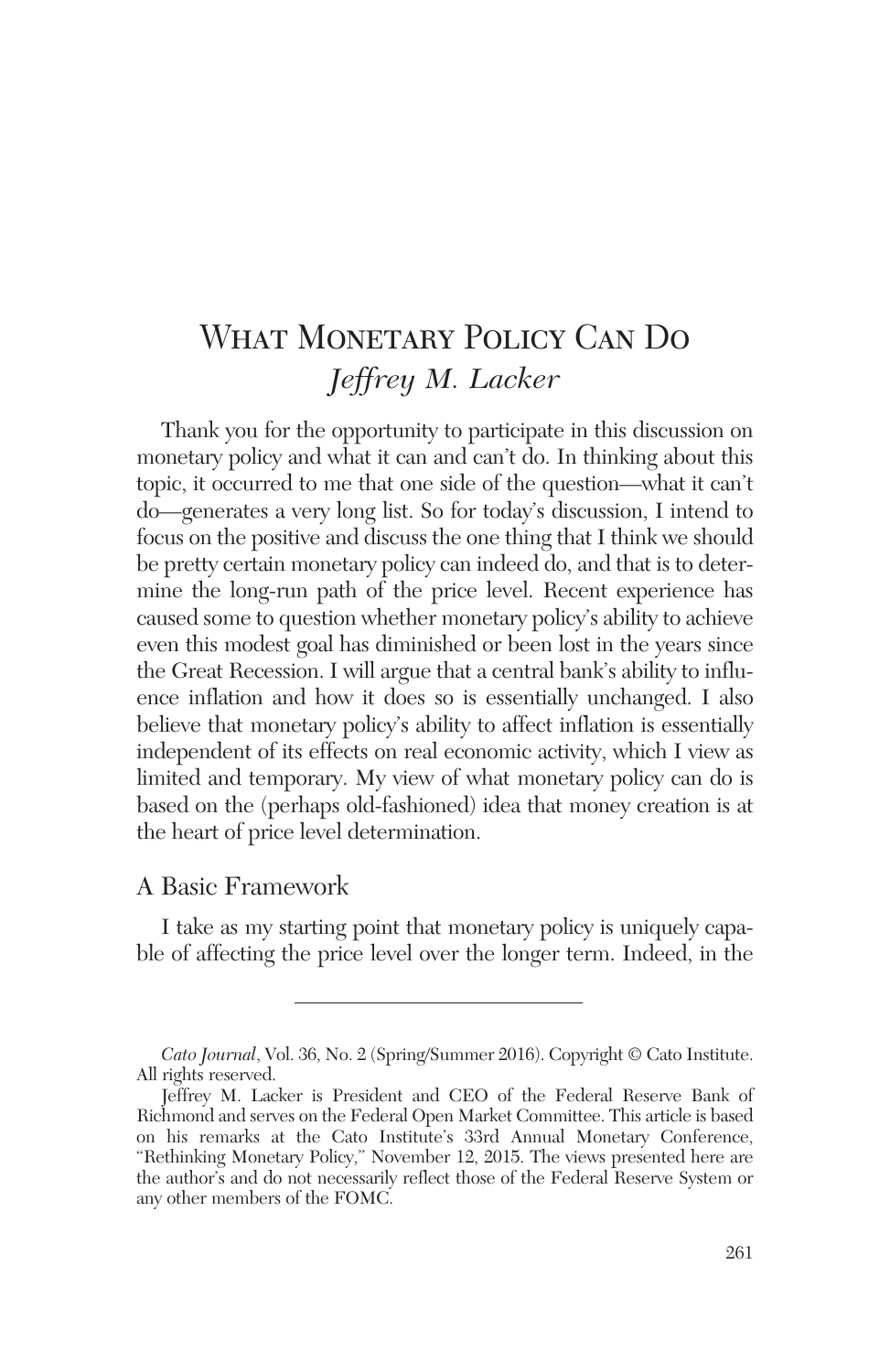benchmark classical (or neoclassical) economic model without some form of friction—in which money is neutral—the price level is *all* that monetary policy will affect. The price level, after all, is simply the rate of exchange between money and goods. So the quantity of money must be related to how much of the latter each unit can buy. How to match the quantity of money in a theoretical model to a particular empirical measure of money is not always straightforward. But the ability of monetary policy to affect the price level, or the rate of inflation, over time is a natural starting point and one that is embedded in the Federal Open Market Committee's statement concerning its long-term goals (Board of Governors 2012/2015).

In contrast, monetary policy's ability to affect real economic activity—when monetary policy is being reasonably wellexecuted—can be quite limited and is almost always short lived (Friedman 1968). Real activity is driven predominantly by factors beyond the control of monetary policy—productivity and population growth, for example. In the standard models used in policy analysis, monetary policy's real effects generally derive from frictions that impede the rapid adjustment of the overall level of the price. Such frictions are, almost always, short-run phenomena that generate transitory deviations in real activity, and their empirical significance is a matter of ongoing research and debate. It is true that egregious monetary policy errors can seriously damage the economy—for instance, by adding extraneous volatility and reducing the informativeness of relative price signals. But in typical circumstances, monetary policy that successfully stabilizes inflation and inflation expectations will have only modest, temporary effects on real activity.

The mechanism through which monetary policy has its ultimate effect on the price level is through the process of money creation that is, the process by which central bank actions affect the distinct forms of money, such as bank deposits, that people use in transactions for goods and services. It is more common these days to think of monetary policy as setting an interest rate target, rather than a money supply, in part because money demand seems to fluctuate significantly (Goodfriend 1991). Nonetheless, prior to 2008, the Fed achieved its target for the federal funds rate––the price of overnight loan of reserves—by manipulating the supply of bank reserves. Reductions in the Fed's interest rate target necessitated increases in the supply of bank reserves. The resulting money creation—by the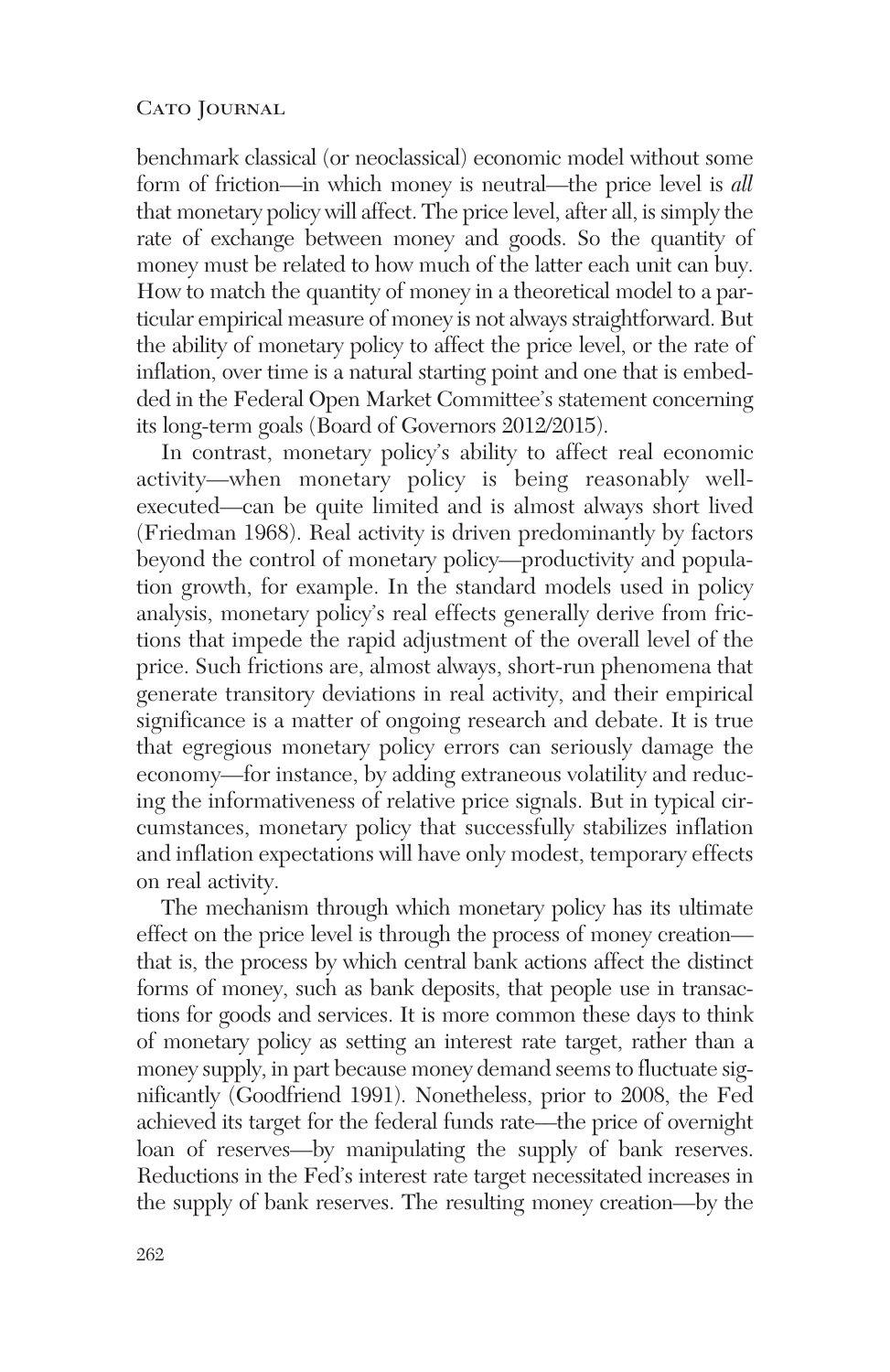central bank and the private banking system—in turn drives pricelevel determination.

If frictions in goods or financial markets impede price adjustment, then monetary policy may temporarily affect real economic activity along with the price level. In particular, a low interest rate policy will tend to stimulate real activity for a time. These effects can give rise to an empirical correlation between the observed behavior of inflation and real economic activity. Such correlations are often referred to as the Phillips curve relationship—resource utilization or real activity positively correlated with inflation.

It is important to note, however, that the standard framework for understanding monetary policy transmission is inconsistent with a popular interpretation of the Phillips curve, which is that a low interest rate raises inflation *because* the stimulation of real activity puts upward pressure on (real) resource costs. For example, one sometimes hears that high rates of resource utilization lead to rising inflation. Or that an empirical breakdown in the Phillips curve relationship makes it harder for the Fed to bring inflation back toward our 2 percent objective.

This reasoning is fundamentally flawed. Monetary policy does not affect inflation *through* its effect on real activity. Monetary policy affects inflation and real activity simultaneously. If the relevant frictions are minimal, so that monetary policy has little effect on real activity, inflation is *still* driven directly by monetary policy. So a weak Phillips curve relationship does *not* imply that monetary policy has any less influence over inflation.

## Recent Experience

Reconciling the behavior of monetary measures with the behavior of inflation has been more difficult since the crisis. The dramatic increase in the Fed's monetary liabilities after 2008—from just under \$1 trillion to over \$4 trillion now—has led to dire warnings from some critics that surging inflation was imminent. That hasn't happened. Inflation has not only failed to rise, but has been persistently low relative to the FOMC's stated goal of 2 percent. The last reading of 2 percent or greater for the 12-month change in the personal consumption price index was in April 2012, and since 2013, the core index has fluctuated between 1.2 and 1.6 percent.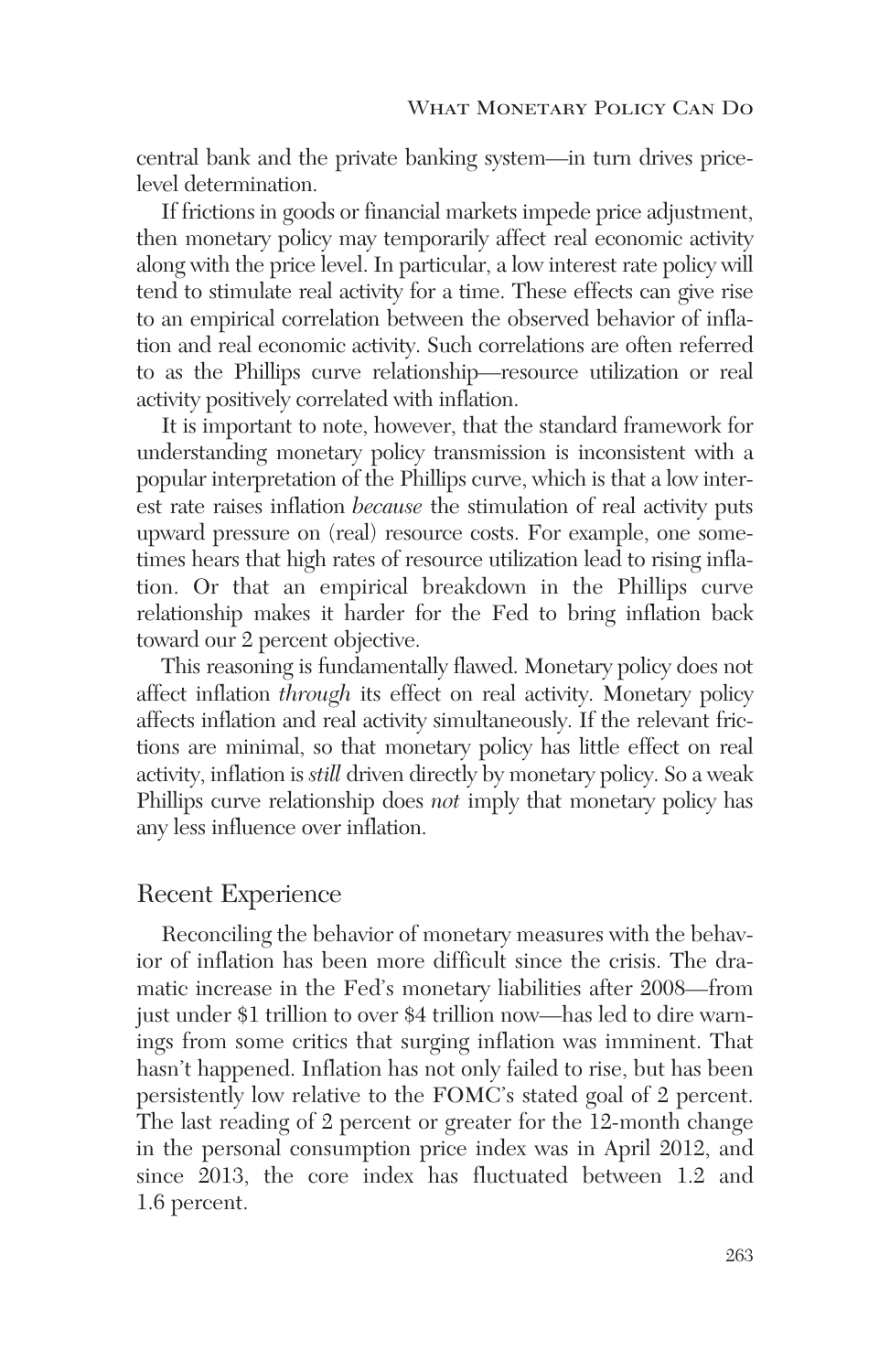In fact, some argue that the zero lower bound on interest rates has been interfering with the Fed's ability to keep inflation from falling. This is based on the idea, widely attributed to Swedish economist Knut Wicksell, that keeping inflation close to our objective requires that the real short-term interest rate should track the economy's underlying "natural" real rate of interest (Woodford 2003, Wicksell 1936). Because the Fed's nominal interest rate target has been constrained by zero, policy might be disinflationary if the natural real rate has fallen significantly.

This hypothesis is more difficult to assess, because the natural real interest rate is not directly observable, and so independent measurements naturally depend on auxiliary assumptions and theories. At this point, there is a fair amount of uncertainty around common estimates, but most estimates of the natural rate of interest in the United States have clustered at or just above zero, well above the actual real funds rate, which has been running below negative 1 (Lubik and Matthes 2015, Laubach and Williams 2003). So at this point, a Wicksellian perspective does not suggest that the zero lower bound is impeding the Fed's ability to attain its 2 percent inflation objective. In fact, this perspective bolsters the case for raising the federal funds rate target now.

Moreover, the actual behavior of inflation in recent years does not warrant such pessimism. Statistically speaking, inflation appears to have some slow-moving components, which allow it to stray sometimes for extended periods from its longer-run trend. In other words, inflation does not seem to behave as if each year's result is a roll of the dice, unconnected from last year's experience. Given the historical behavior of inflation in recent decades—a period of time when the Fed is widely considered to have achieved stability of inflation and inflation expectations—an extended, one-sided deviation like the one we are currently experiencing turns out to be not unlikely (Hornstein, Johnson, and Rhodes 2015). So I don't think the recent behavior of inflation implies a more permanent departure from our target.

The persistent part of inflation has been modeled by some as a random walk component, which would seem to imply a process that is not well-anchored in the long run by the central bank's objective. That is, it would seem to imply that inflation can drift permanently away from the central bank's objective. But this specification is hard to distinguish statistically from one in which inflation does move, perhaps slowly, toward a better anchored long-run expectation (Faust and Leeper 2015, Faust and Wright 2013). While a description like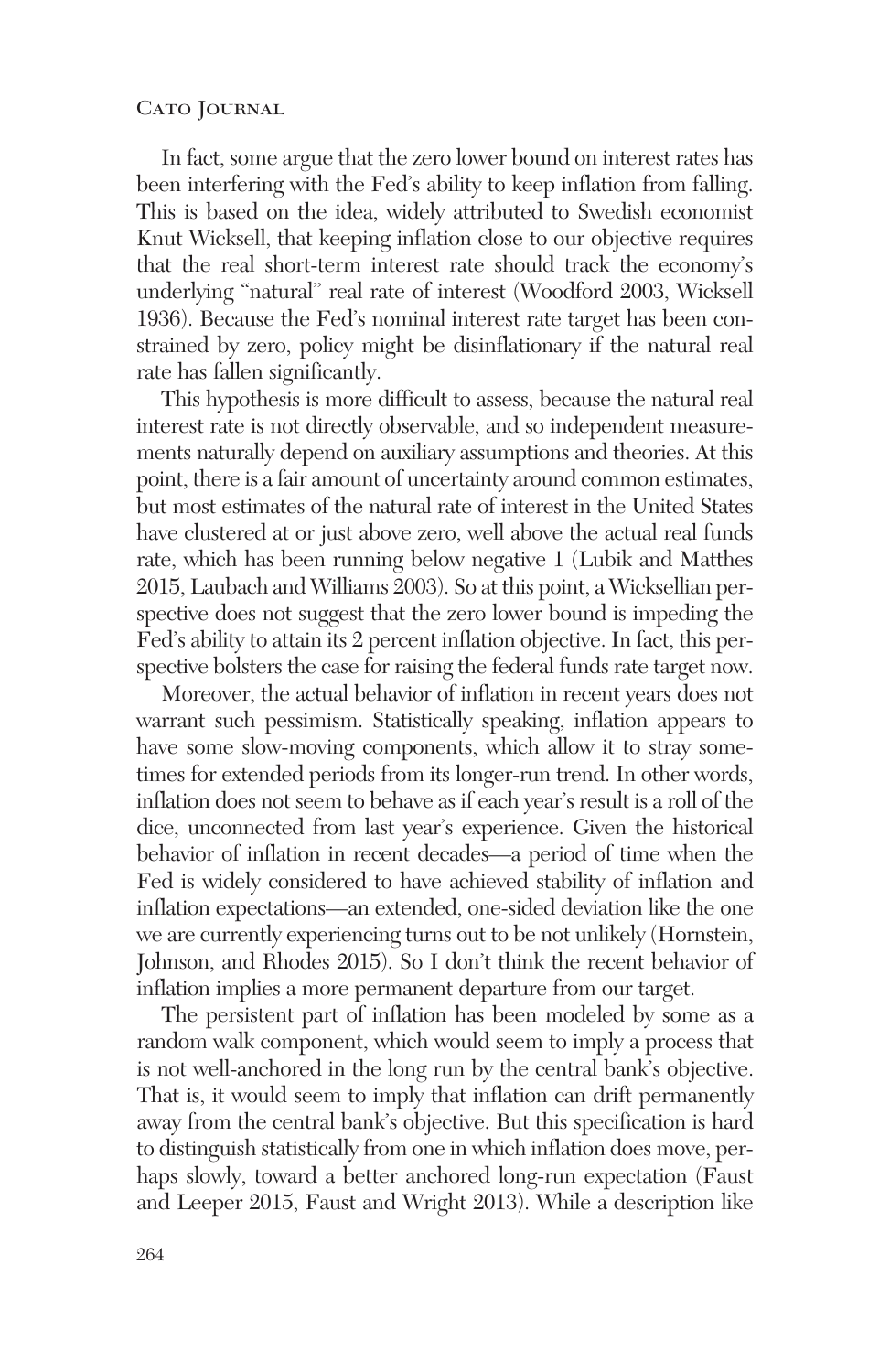this pins down the longer-run behavior of inflation, it leaves inflation at higher frequencies to move around, perhaps in response to a variety of relative price shocks.

With this statistical behavior, monetary policy's ability to control inflation rests, in part, on its ability to stabilize longer-run inflation expectations. The Fed established credibility for long-term inflation, in the sense of stabilizing expectations, in the 1990s—the culmination of a process that began with the Volcker disinflation in the early 1980s. And our available measures suggest that expectations have remained well-anchored for most of the period since the recession.

While it is conceivable that the central bank could anchor expectations and the long-run behavior of inflation simply by stating a goal, it is more likely that the credibility of the goal depends on the public's belief that the central bank has and will use the tools necessary to make inflation return to its goal, should that become necessary. So we should look again to the mechanism through which central bank actions affect money creation and ultimately the price level, taking into account how the monetary policy toolkit has changed since the financial crisis.

## The New Monetary Policy Environment

The second reason I am not pessimistic about the ability of monetary policy to ultimately control inflation has to do with the mechanics of monetary policy. Allow me to explain. In the standard model, monetary policy operations were premised on the actual arrangements in place prior to the financial crisis. The Federal Reserve controlled the quantity of its monetary liabilities, consisting of currency and bank reserves. Both were noninterest bearing. The quantity demanded for each was a downward-sloping function of the short-term nominal interest rate. The Federal Reserve controlled the overall supply of its liabilities through open market operations in order to achieve a target level for the short-term interest rate, set by the Federal Open Market Committee. To lower rates, for example, the supply of monetary liabilities would be increased, making bank reserves less scarce.

This picture changed as a result of the crisis. Reserve account balances now earn explicit interest at a rate set by the Federal Reserve, and, as I noted earlier, the supply of bank reserves has increased dramatically. So the mechanics of monetary policy are necessarily different from what they were in the decades before the Great Recession.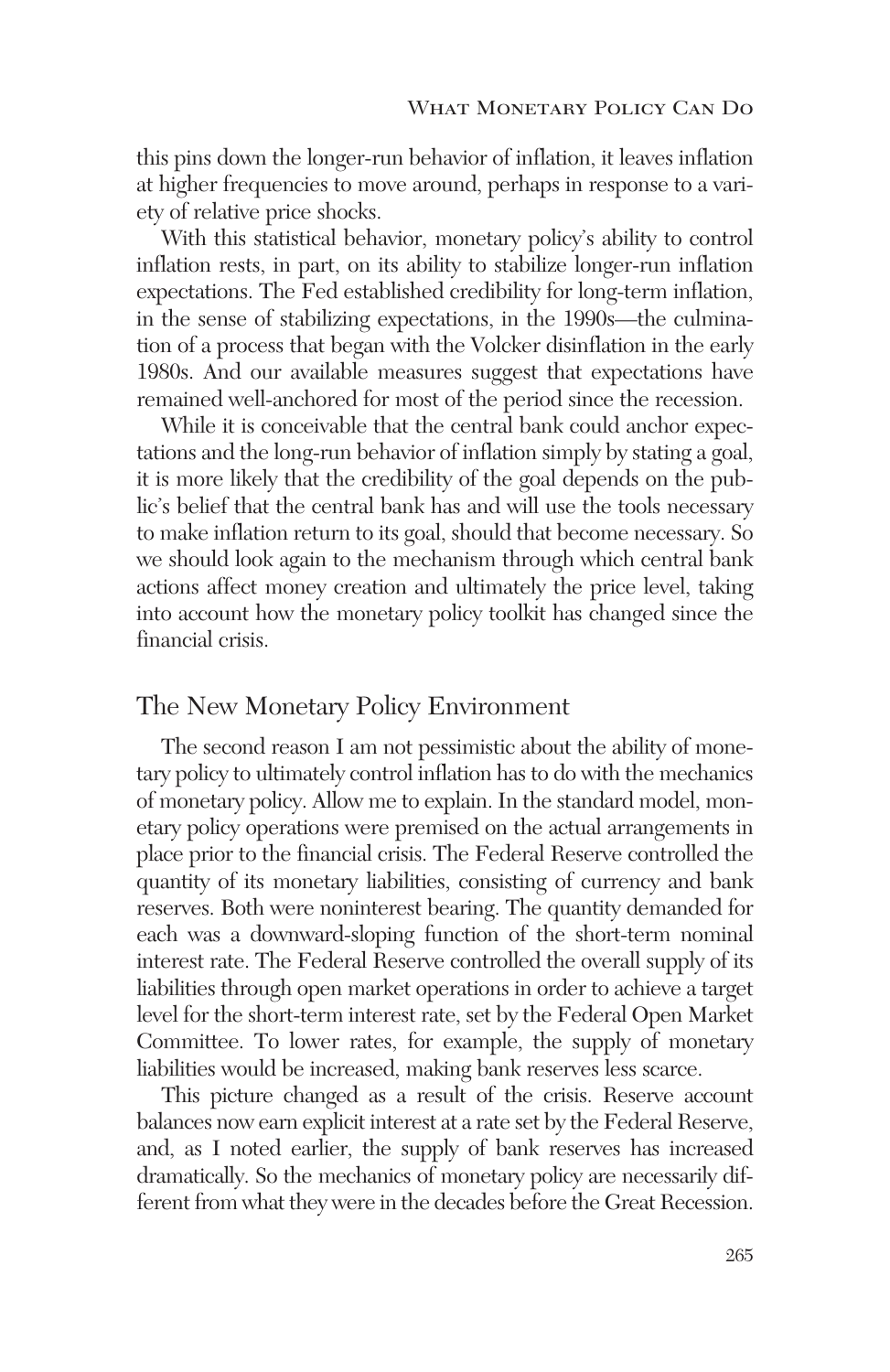Some economists have argued that in the current regime, bank reserves are perfect substitutes for short-term Treasury securities, and that as a result, monetary policy may be relatively impotent (Cochrane 2014). Open market purchases of U.S. Treasury securities are just exchanges of one liquid government liability for another. Financial institutions will simply hold fewer Treasury securities and more bank reserves, leaving economic activity unaffected.

This neglects a key characteristic of bank reserves, however. While Treasury securities can be held by any financial entity, bank reserves can only be held by banks.<sup>1</sup> The banking system can shed other assets in order to accommodate larger reserve account balances, but there is an upper limit to this process. At some point, banks would have to raise more capital in order to accommodate higher reserve account balances. This would force broader changes in portfolios that would inevitably affect economic outcomes, including the price level.

Richmond Fed economist Huberto Ennis (2014) has provided an explicit model that captures this logic. The intuition is that when the quantity of bank reserves is small enough and interest rates are above the interest rate the central bank pays on excess reserves, then price level determination works the usual way. When the quantity of bank reserves is large enough, bank balance sheets are forced to adjust, and again, the quantity of central bank liabilities directly affects the price level. In between, however, there is a broad zone in which the quantity of bank reserves can vary without affecting the price level.

This basic story seems consistent with the difficulty of finding conclusive evidence of economic effects from the Fed's large-scale asset purchases. It seems plausible that successive rounds of quantitative easing have had little or no tangible effect, apart from signaling regarding the FOMC's outlook for future economic growth and policy settings. At the same time, this framework implies that large enough asset purchases would compel changes in bank balance sheets that would in turn affect economic outcomes. This analysis bolsters my confidence that the intuition of the standard approach remains relevant and monetary policy still has the capacity to determine inflation and the price level over time.

<sup>&</sup>lt;sup>1</sup>Basically, only depository institutions, government agencies, and governmentsponsored enterprises can hold accounts at Federal Reserve banks.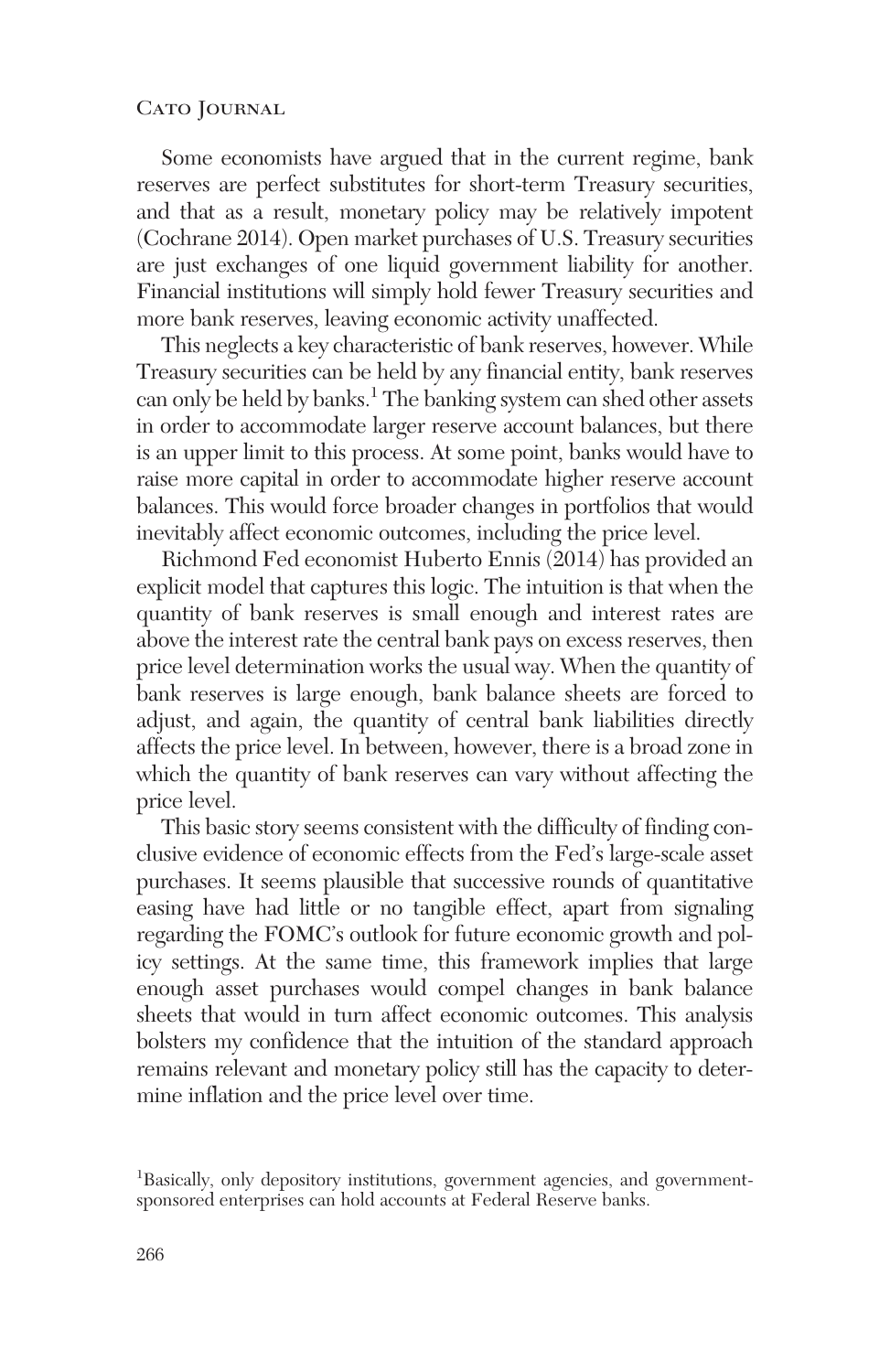## Conclusion

Therefore, I continue to hold the view, as expressed in the FOMC's statement of long-term goals, that monetary policy has the unique ability to determine inflation over time. That ability is independent of whether or not there is a reliable Phillips curve correlation. Moreover, it remains true in a world with interest on reserves and large bank reserve account balances. The effect of monetary policy on real activity, on the other hand, is likely to be transitory, which suggests caution in trying to use monetary policy to have significant real effects over the medium term. Even more caution should apply, given the state of our understanding, to the notion that monetary policy should respond to signals of incipient financial instability, an idea that has received considerable attention since the crisis. Conducting monetary policy to achieve low and stable inflation over time, without doing damage to real activity, is hard enough.

# References

- Board of Governors of the Federal Reserve System (2012/2015) "Statement on Longer-Run Goals and Monetary Policy Strategy." Adopted January 24, 2012, amended January 27, 2015.
- Cochrane, J. (2014) "A Few Things the Fed Has Done Right." *Wall Street Journal* (21 August).
- Ennis, H. (2014) "A Simple General Equilibrium Model of Large Excess Reserves." Federal Reserve Bank of Richmond Working Paper No. 14–14 (July).
- Faust, J., and Leeper, E. M. (2015) "The Myth of Normal: The Bumpy Story of Inflation and Monetary Policy." Paper presented at the Federal Reserve Bank of Kansas City's Jackson Hole Symposium (August).
- Faust, J., and Wright, J. (2013) "Forecasting Inflation." In G. Elliott and A. Timmerman (eds.) *Handbook of Economic Forecasting*. Vol. 2A. Amsterdam: North-Holland.
- Friedman, M. (1968) "The Role of Monetary Policy." *American Economic Review* 58 (1): 1–17.
- Goodfriend, M. (1991) "Interest Rates and the Conduct of Monetary Policy." *Carnegie-Rochester Conference Series on Public Policy* 34 (Spring): 7–30.